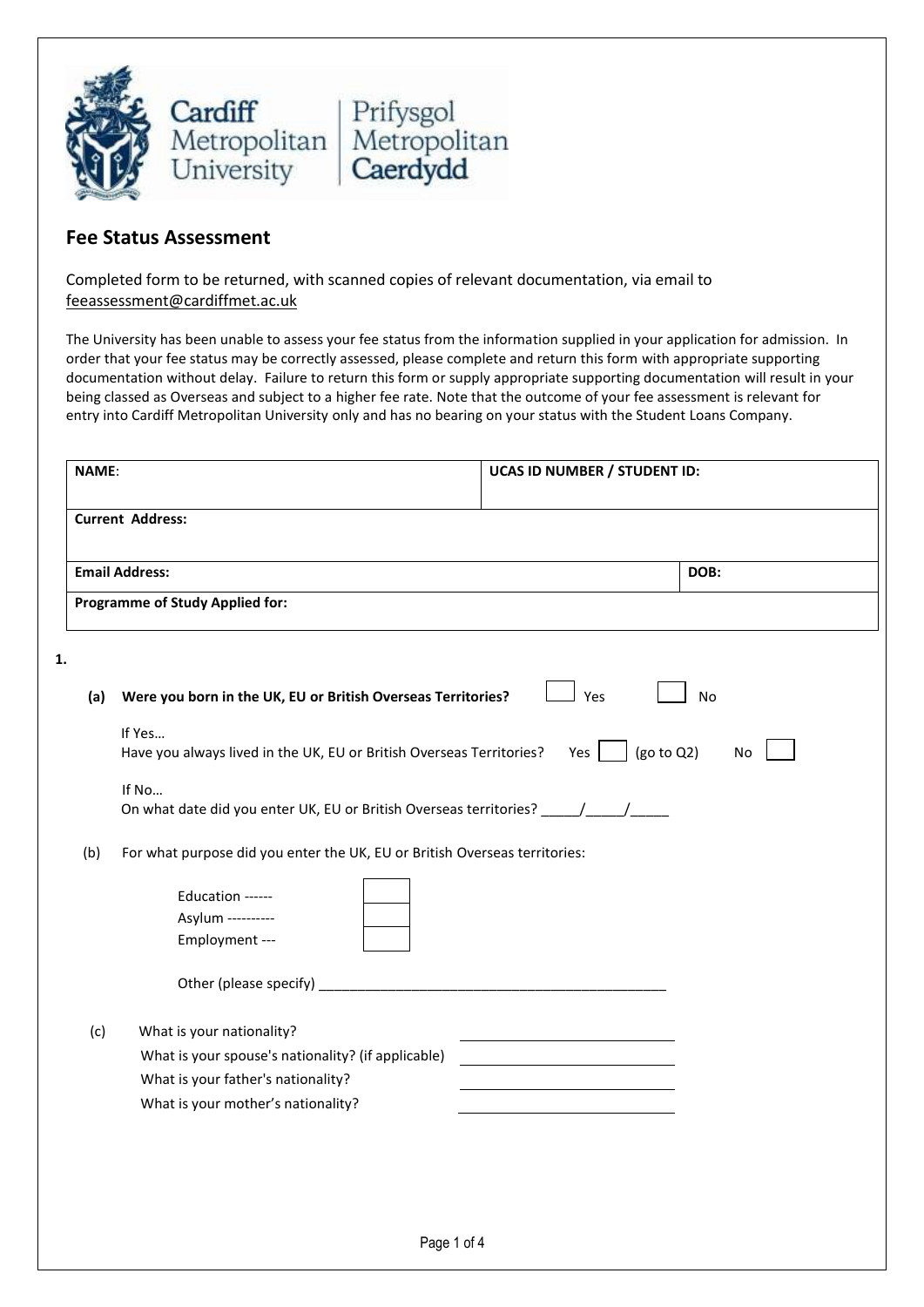| <b>Overseas territories:</b> |      |              |             |                   | 2. Please give dates for the last three years (month and year) for when you have resided WITHIN the UK, EU or British |
|------------------------------|------|--------------|-------------|-------------------|-----------------------------------------------------------------------------------------------------------------------|
| <b>FROM</b>                  |      | TO           |             | <b>REASON FOR</b> | REGION & COUNTRY DURING PERIOD IN QUESTION                                                                            |
| <b>MONTH</b>                 | YEAR | <b>MONTH</b> | <b>YEAR</b> | <b>RESIDENCE</b>  |                                                                                                                       |
|                              |      |              |             |                   |                                                                                                                       |
|                              |      |              |             |                   |                                                                                                                       |
|                              |      |              |             |                   |                                                                                                                       |
|                              |      |              |             |                   |                                                                                                                       |
|                              |      |              |             |                   |                                                                                                                       |
|                              |      |              |             |                   |                                                                                                                       |
|                              |      |              |             |                   |                                                                                                                       |

| 3. Please give dates for the last three years (month and year) for when you have resided OUTSIDE the UK, EU or British |      |              |      |                   |                                            |  |
|------------------------------------------------------------------------------------------------------------------------|------|--------------|------|-------------------|--------------------------------------------|--|
| <b>Overseas territories:</b>                                                                                           |      |              |      |                   |                                            |  |
| <b>FROM</b>                                                                                                            |      | TO           |      | <b>REASON FOR</b> |                                            |  |
| <b>MONTH</b>                                                                                                           | YEAR | <b>MONTH</b> | YEAR | <b>RESIDENCE</b>  | REGION & COUNTRY DURING PERIOD IN QUESTION |  |
|                                                                                                                        |      |              |      |                   |                                            |  |
|                                                                                                                        |      |              |      |                   |                                            |  |
|                                                                                                                        |      |              |      |                   |                                            |  |
|                                                                                                                        |      |              |      |                   |                                            |  |
|                                                                                                                        |      |              |      |                   |                                            |  |
|                                                                                                                        |      |              |      |                   |                                            |  |
|                                                                                                                        |      |              |      |                   |                                            |  |
|                                                                                                                        |      |              |      |                   |                                            |  |
|                                                                                                                        |      |              |      |                   |                                            |  |
|                                                                                                                        |      |              |      |                   |                                            |  |
|                                                                                                                        |      |              |      |                   |                                            |  |
|                                                                                                                        |      |              |      |                   |                                            |  |

| 4. (a) Where does your IMMEDIATE family live now? (Please indicate the region & country)  |             |      |       |      |  |  |  |
|-------------------------------------------------------------------------------------------|-------------|------|-------|------|--|--|--|
|                                                                                           |             |      |       |      |  |  |  |
|                                                                                           |             |      |       |      |  |  |  |
|                                                                                           |             |      |       |      |  |  |  |
|                                                                                           |             |      |       |      |  |  |  |
|                                                                                           |             |      |       |      |  |  |  |
|                                                                                           |             |      |       |      |  |  |  |
|                                                                                           |             |      |       |      |  |  |  |
| 4. (b) Where has your family lived for the last ten years? (Please give inclusive dates.) |             |      |       |      |  |  |  |
| <b>Region / Country</b>                                                                   | <b>From</b> |      | To    |      |  |  |  |
|                                                                                           | Month       | Year | Month | Year |  |  |  |
|                                                                                           |             |      |       |      |  |  |  |
|                                                                                           |             |      |       |      |  |  |  |
|                                                                                           |             |      |       |      |  |  |  |
|                                                                                           |             |      |       |      |  |  |  |
|                                                                                           |             |      |       |      |  |  |  |

**5. Where do you propose to work following completion of your study at the University?**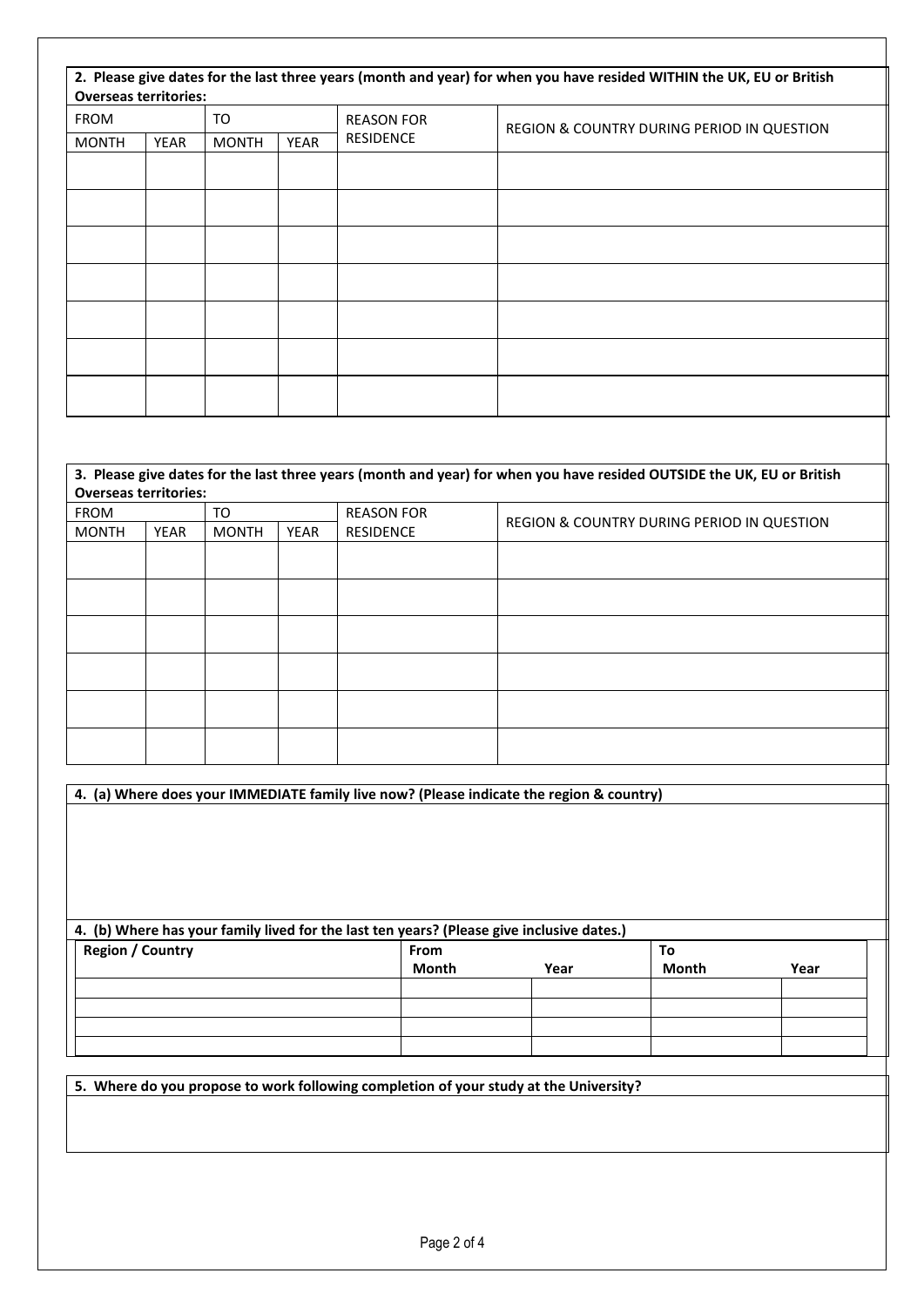| I am a British Citizen (scan and include a copy of your British passport)<br>I have indefinite leave to remain (scan and include a copy of your Residence Permit)<br>I have a Certificate of Entitlement of right of Abode in the UK (scan a copy of your Certificate)<br>I have refugee status (scan and include a copy of your Residence Permit)<br>Other. Please specify<br>Yes<br>No<br>Are you:<br>Married to/in a civil partnership with someone who is a British Citizen?<br>Married to/in a civil partnership with someone who has indefinite leave to remain?<br>Married to/in a civil partnership with someone who has a Certificate<br>of Entitlement of right of Abode in the UK?<br>Do your parents:<br>Yes<br>No<br>Have indefinite leave to remain?<br>Have a Certificate of Entitlement of right of Abode in the UK?<br>6. Have you, your spouse/civil partner or your parents been recognised as a refugee by the UK government?<br>If Yes, please state when your refugee status is due for renewal____<br>Yes<br>No<br>7. Have you, your spouse/civil partner or your parents been granted any of the following as a result of an application for<br>asylum?<br>Humanitarian Protection in the UK<br>Yes<br>No.<br>Yes $\Gamma$<br>No<br>Discretionary Leave in the UK<br>Exceptional Leave to Enter/Remain in the UK<br><b>No</b><br>Yes<br>Please provide details<br>8. Are you seeking asylum in the UK?<br>Are you seeking asylum in the UK and awaiting a decision from the Home Office?<br>Yes<br>No<br>Have you applied for a full-time undergraduate programme, excluding Medicine,<br>Yes<br>No. |                | 5. What is your current immigration status? (place X in one box) |  |
|------------------------------------------------------------------------------------------------------------------------------------------------------------------------------------------------------------------------------------------------------------------------------------------------------------------------------------------------------------------------------------------------------------------------------------------------------------------------------------------------------------------------------------------------------------------------------------------------------------------------------------------------------------------------------------------------------------------------------------------------------------------------------------------------------------------------------------------------------------------------------------------------------------------------------------------------------------------------------------------------------------------------------------------------------------------------------------------------------------------------------------------------------------------------------------------------------------------------------------------------------------------------------------------------------------------------------------------------------------------------------------------------------------------------------------------------------------------------------------------------------------------------------------------------------------------------------------------------------------------------------|----------------|------------------------------------------------------------------|--|
|                                                                                                                                                                                                                                                                                                                                                                                                                                                                                                                                                                                                                                                                                                                                                                                                                                                                                                                                                                                                                                                                                                                                                                                                                                                                                                                                                                                                                                                                                                                                                                                                                              |                |                                                                  |  |
|                                                                                                                                                                                                                                                                                                                                                                                                                                                                                                                                                                                                                                                                                                                                                                                                                                                                                                                                                                                                                                                                                                                                                                                                                                                                                                                                                                                                                                                                                                                                                                                                                              |                |                                                                  |  |
|                                                                                                                                                                                                                                                                                                                                                                                                                                                                                                                                                                                                                                                                                                                                                                                                                                                                                                                                                                                                                                                                                                                                                                                                                                                                                                                                                                                                                                                                                                                                                                                                                              |                |                                                                  |  |
|                                                                                                                                                                                                                                                                                                                                                                                                                                                                                                                                                                                                                                                                                                                                                                                                                                                                                                                                                                                                                                                                                                                                                                                                                                                                                                                                                                                                                                                                                                                                                                                                                              |                |                                                                  |  |
|                                                                                                                                                                                                                                                                                                                                                                                                                                                                                                                                                                                                                                                                                                                                                                                                                                                                                                                                                                                                                                                                                                                                                                                                                                                                                                                                                                                                                                                                                                                                                                                                                              |                |                                                                  |  |
|                                                                                                                                                                                                                                                                                                                                                                                                                                                                                                                                                                                                                                                                                                                                                                                                                                                                                                                                                                                                                                                                                                                                                                                                                                                                                                                                                                                                                                                                                                                                                                                                                              |                |                                                                  |  |
|                                                                                                                                                                                                                                                                                                                                                                                                                                                                                                                                                                                                                                                                                                                                                                                                                                                                                                                                                                                                                                                                                                                                                                                                                                                                                                                                                                                                                                                                                                                                                                                                                              |                |                                                                  |  |
|                                                                                                                                                                                                                                                                                                                                                                                                                                                                                                                                                                                                                                                                                                                                                                                                                                                                                                                                                                                                                                                                                                                                                                                                                                                                                                                                                                                                                                                                                                                                                                                                                              |                |                                                                  |  |
|                                                                                                                                                                                                                                                                                                                                                                                                                                                                                                                                                                                                                                                                                                                                                                                                                                                                                                                                                                                                                                                                                                                                                                                                                                                                                                                                                                                                                                                                                                                                                                                                                              |                |                                                                  |  |
|                                                                                                                                                                                                                                                                                                                                                                                                                                                                                                                                                                                                                                                                                                                                                                                                                                                                                                                                                                                                                                                                                                                                                                                                                                                                                                                                                                                                                                                                                                                                                                                                                              |                |                                                                  |  |
|                                                                                                                                                                                                                                                                                                                                                                                                                                                                                                                                                                                                                                                                                                                                                                                                                                                                                                                                                                                                                                                                                                                                                                                                                                                                                                                                                                                                                                                                                                                                                                                                                              |                |                                                                  |  |
|                                                                                                                                                                                                                                                                                                                                                                                                                                                                                                                                                                                                                                                                                                                                                                                                                                                                                                                                                                                                                                                                                                                                                                                                                                                                                                                                                                                                                                                                                                                                                                                                                              |                |                                                                  |  |
|                                                                                                                                                                                                                                                                                                                                                                                                                                                                                                                                                                                                                                                                                                                                                                                                                                                                                                                                                                                                                                                                                                                                                                                                                                                                                                                                                                                                                                                                                                                                                                                                                              |                |                                                                  |  |
|                                                                                                                                                                                                                                                                                                                                                                                                                                                                                                                                                                                                                                                                                                                                                                                                                                                                                                                                                                                                                                                                                                                                                                                                                                                                                                                                                                                                                                                                                                                                                                                                                              |                |                                                                  |  |
|                                                                                                                                                                                                                                                                                                                                                                                                                                                                                                                                                                                                                                                                                                                                                                                                                                                                                                                                                                                                                                                                                                                                                                                                                                                                                                                                                                                                                                                                                                                                                                                                                              |                |                                                                  |  |
|                                                                                                                                                                                                                                                                                                                                                                                                                                                                                                                                                                                                                                                                                                                                                                                                                                                                                                                                                                                                                                                                                                                                                                                                                                                                                                                                                                                                                                                                                                                                                                                                                              |                |                                                                  |  |
|                                                                                                                                                                                                                                                                                                                                                                                                                                                                                                                                                                                                                                                                                                                                                                                                                                                                                                                                                                                                                                                                                                                                                                                                                                                                                                                                                                                                                                                                                                                                                                                                                              |                |                                                                  |  |
| Dentistry or an NHS funded programme?                                                                                                                                                                                                                                                                                                                                                                                                                                                                                                                                                                                                                                                                                                                                                                                                                                                                                                                                                                                                                                                                                                                                                                                                                                                                                                                                                                                                                                                                                                                                                                                        |                |                                                                  |  |
| Did you apply for asylum before applying to UCAS?<br>Yes<br>No.                                                                                                                                                                                                                                                                                                                                                                                                                                                                                                                                                                                                                                                                                                                                                                                                                                                                                                                                                                                                                                                                                                                                                                                                                                                                                                                                                                                                                                                                                                                                                              |                |                                                                  |  |
| Please state the date you made your application for asylum _____________________                                                                                                                                                                                                                                                                                                                                                                                                                                                                                                                                                                                                                                                                                                                                                                                                                                                                                                                                                                                                                                                                                                                                                                                                                                                                                                                                                                                                                                                                                                                                             |                |                                                                  |  |
| If you are seeking asylum in the UK, please provide a copy of both sides of your NASS card when returning this                                                                                                                                                                                                                                                                                                                                                                                                                                                                                                                                                                                                                                                                                                                                                                                                                                                                                                                                                                                                                                                                                                                                                                                                                                                                                                                                                                                                                                                                                                               |                |                                                                  |  |
|                                                                                                                                                                                                                                                                                                                                                                                                                                                                                                                                                                                                                                                                                                                                                                                                                                                                                                                                                                                                                                                                                                                                                                                                                                                                                                                                                                                                                                                                                                                                                                                                                              | questionnaire. |                                                                  |  |